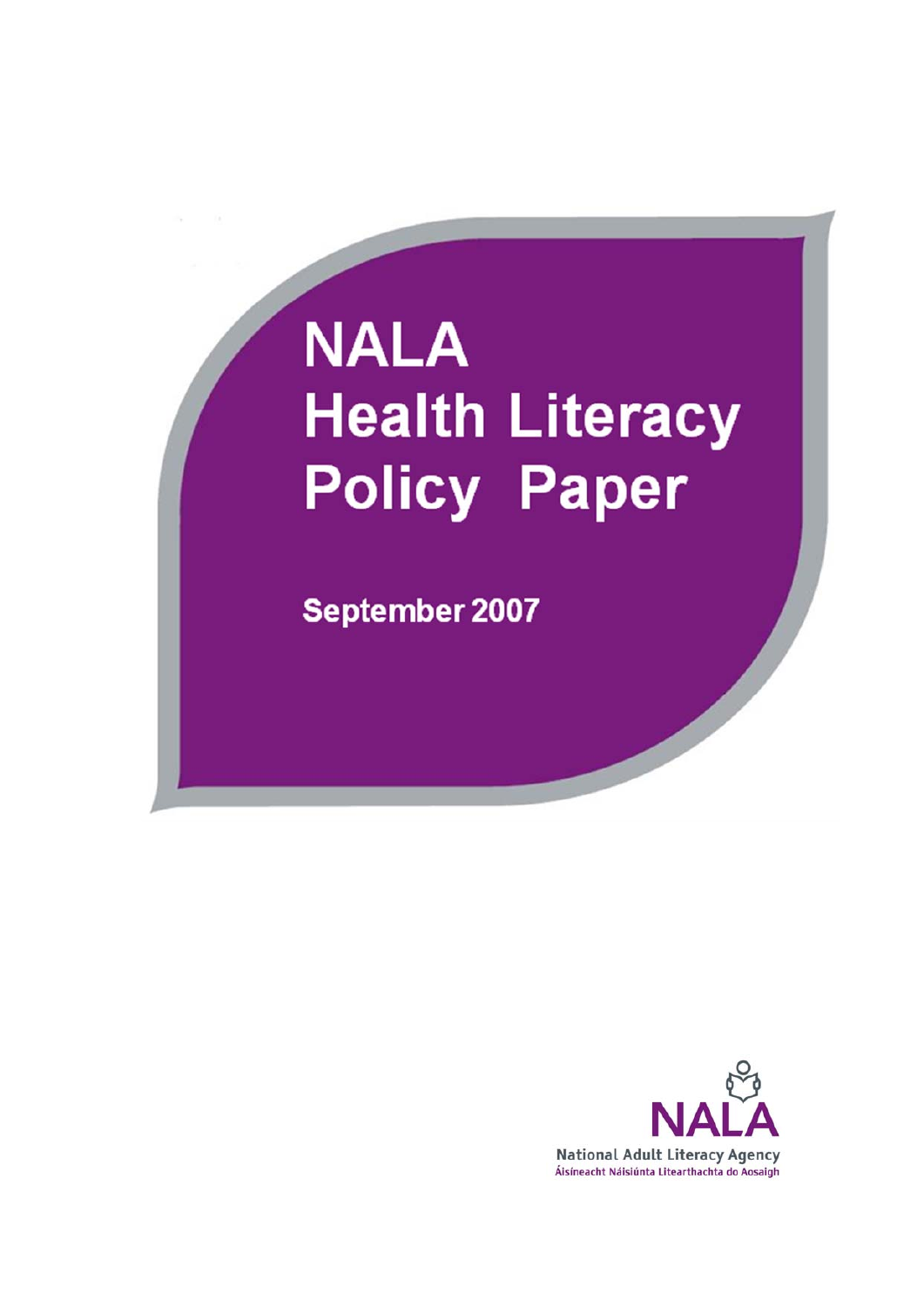# **Contents**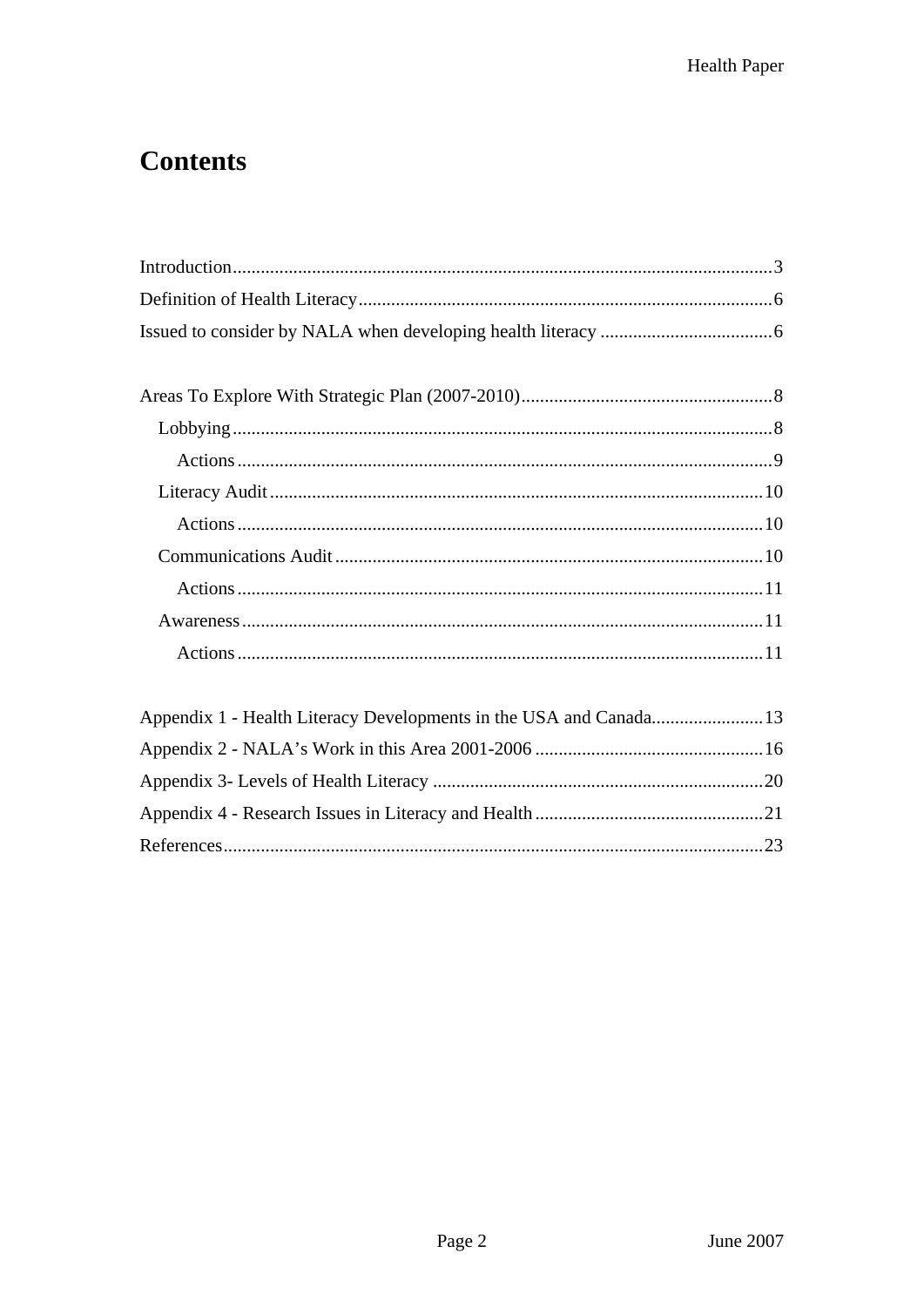# <span id="page-2-0"></span>**Introduction**

Health literacy is getting attention internationally in terms of research and strategies. (See Appendix 1) NALA hopes to use this momentum to recognise health literacy an Irish health issue as currently it is a hidden one. NALA will use its experience and skills in plain English, national campaigning and integration to highlight health literacy and develop approaches and solutions.

This paper sets out NALA's focus and perspective in the area of health literacy. It outlines the work that the Agency has carried out in the area of health literacy in the past 5 years, highlights international strategies and identifies future actions by NALA that will produce change and stimulate innovative policies. It will give direction to NALA's work in the area of health literacy over the course of our strategic plan (2007-2010). Efforts to tackle health literacy will embrace a shared response: efforts will not start or end with patients.

## **NALA's strategic intent**

NALA seeks to make the Irish health service literacy friendly where both the skills of individuals and the literacy demands of the health service are analysed. It wants to see a health service where literacy is not a barrier. It will work to influence the health service in every context: promotion, protection, prevention, access to care and maintenance.

## **Strategic Plan 2007-2010**

The Agency's Strategic Plan has a particular emphasis on research and advocacy.<sup>[1](#page-2-1)</sup> The Agency intends to expand the range and variety of its work in health literacy, increasing the diversity of organisations that it works with and influences. The overall policy drive is to ensure that literacy is embedded in a wide array of policy domains including health. To this end NALA will work with traditional partners such as the Health Service Executive (HSE) and other health bodies. Our work will be guided by the following objective in our Strategic Plan:

<span id="page-2-1"></span><sup>1</sup> <sup>1</sup> NALA's Strategic Plan 2007-2010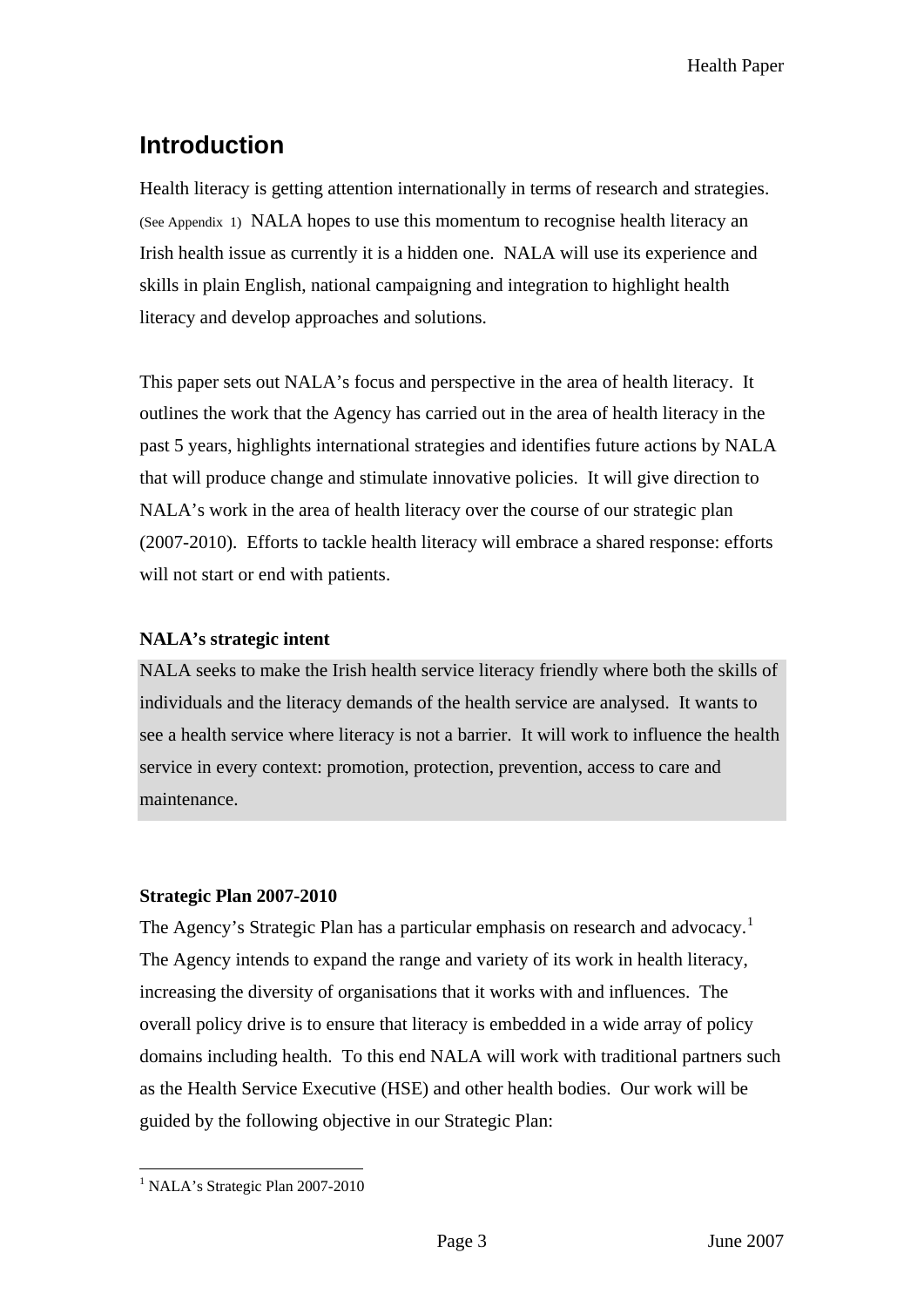Persuade organisations to be fully accessible to people with literacy and numeracy difficulties*.* 

NALA's previous health literacy initiatives (2001-2006) need to be built on with a focus on research and a whole organisation approach. The Agency faces the challenge of sourcing long term health literacy funding and identifying effective initiatives for policy makers. The integration of literacy into the work of health organisations and policies will be vitally important.<sup>[2](#page-3-0)</sup> Health literacy is a complex problem and needs to be addressed with a number of approaches: research, awareness and integration.

#### **History of health literacy**

NALA has engaged in health literacy initiatives since 2001, through funding from the Health Promotion Unit in the Department of Health and Children. We wanted to focus and draw attention to the difficulties that people encounter when engaging with the health service. We worked with the understanding that our work would contribute towards a health literacy policy that could be developed and implemented at national level.

## **HEALTH PROMOTION UNIT**

<u>.</u>

In 2001 the Health Promotion Unit in the Department of Health identified literacy as a barrier to receiving and understanding health messages. The National Health Promotion Strategy 2000-2005 stated:

"poor literacy skills …limits access to health information and health services."

Since this time the Health Promotion Unit has supported three health literacy initiatives, all managed by NALA with a steering committee. This support has also advanced the aim of the Department's National Health Promotion Information Project which was established in 2002. One of the Health Information Project's objectives is

<span id="page-3-0"></span> $2$  Key implications for NALA's new strategy: Findings from academic/expert interviews conducted by Inez Bailey 2006.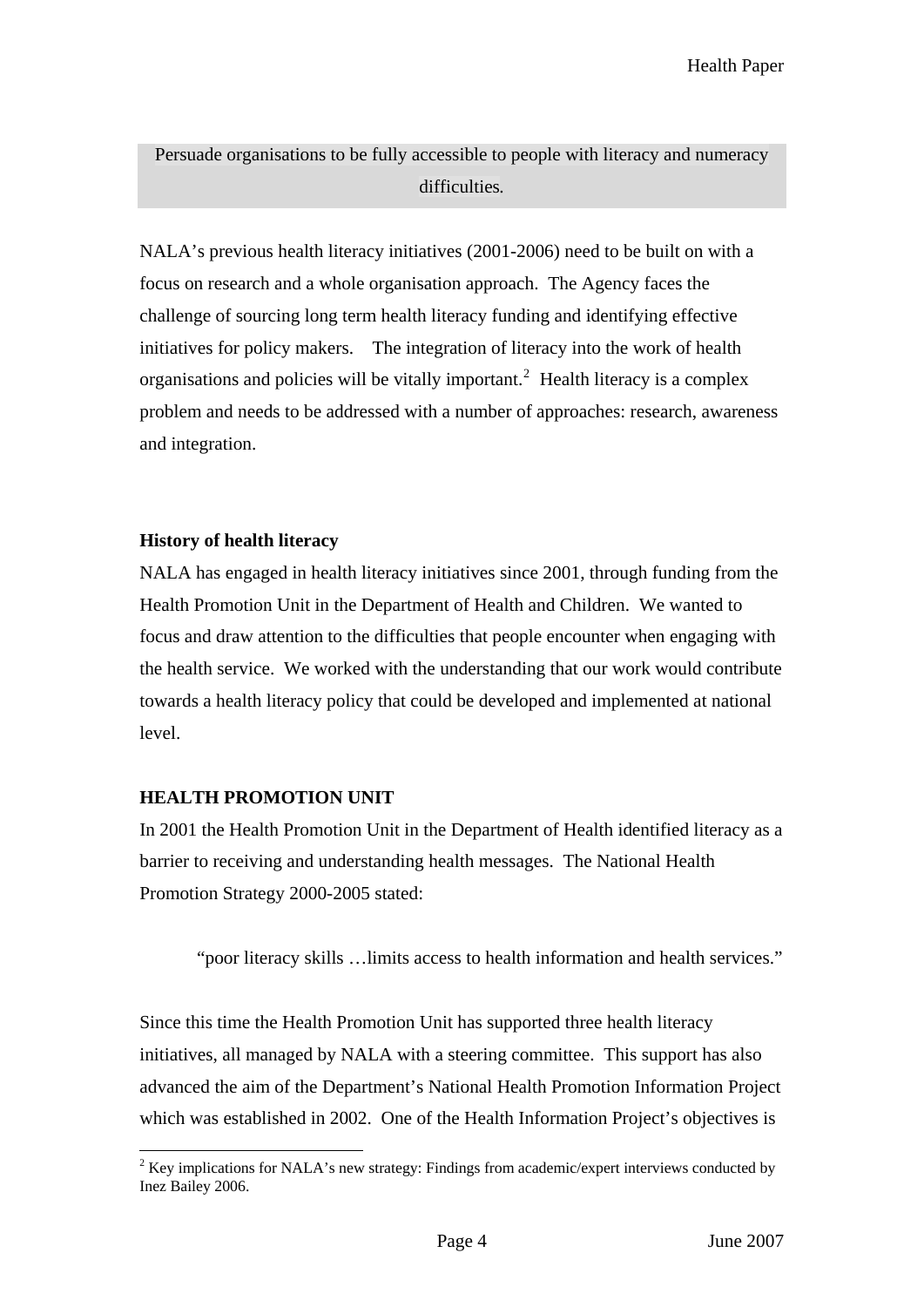to maximise health service providers' capacity to produce quality health information materials. This project continues to use NALA's plain English editing service and takes advantage of our literacy awareness training sessions. This project is most likely to initiate future health literacy developments.

## **In the past five years our work has been guided by the following objectives:**

- 1. Increase health practitioners capacity to recognise literacy issues and design more literacy friendly material.
- 2. Design and produce teaching materials for literacy practitioners to integrate health into their work.

## **Over the last five years the Agency has:**

- produced Irish health literacy research ( NALA 2002) which is used as a lobbying tool;
- introduced NALA to agencies in health sphere; and
- developed expertise in developing Irish health literacy material and a family health programme. This means that the Agency can in future advise both health and literacy practitioners in efforts to introduce health literacy.

Most of this work has involved literacy awareness training, plain English advocacy work, producing health literacy teaching materials and designing a family health model. (Appendix 2 has full details)

## **Health skills over health content**

Up to now NALA has emphasised health literacy in the community as against clinical settings, with an emphasis on *health skills* over *health content*. This orientation builds on skills and initiatives located in areas such as communications and family literacy. Doctor-patient exchange is often only one part of a larger process that involves other participants such as carers, workmates and family members.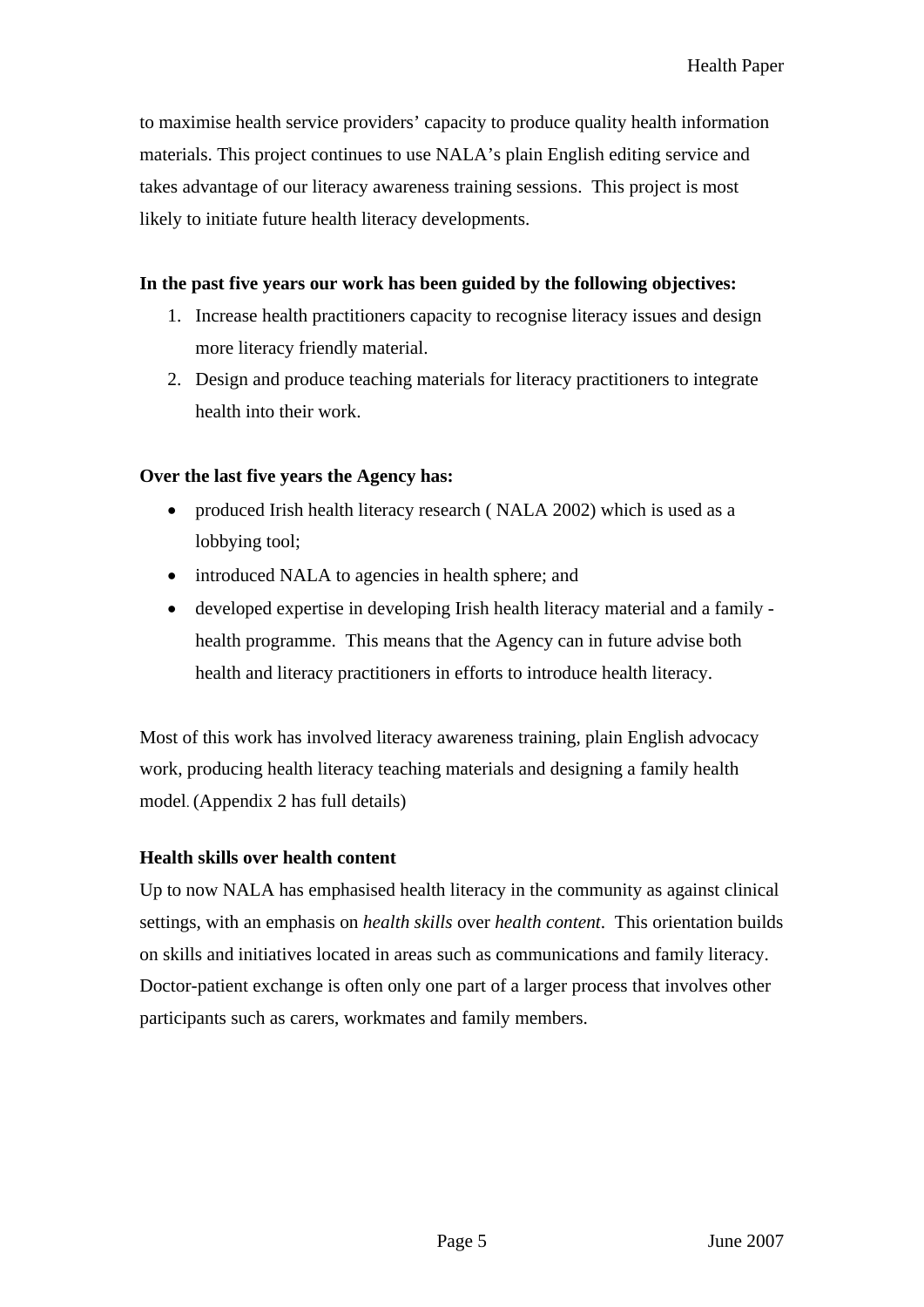# <span id="page-5-0"></span>**Definition of Health Literacy**

The USA Institute of Medicine (IOM) and the Department of Health and Human Services emphasise a dual responsibility for health literacy and offer the most relevant definition for NALA.

 "Health literacy emerges when the expectations, preferences and skills of individuals seeking health information and services meet the expectations, preferences and skills of those providing information and services." ( IOM 2004)

Researchers such as Anderson (2006) argue that it is important to examine the skills of health professionals as well as the skills of adults in our society. The responsibility for making health activities less burdensome and services more accessible should be shared. This approach and definition will guide our future health literacy work.

## **Role of oral skills**

It should be emphasised that oral skills can be particularly important in health literacy. People are expected to be able to explain their symptoms, discuss options and interpret advice. All of these communication skills are called upon in a stressful environment. Three levels of health literacy have been identified. (See Appendix 3 for more details)

# **Issued to consider by NALA when developing health literacy**

## **Funding**

There has never been a fully co-ordinated effort to address health literacy in Ireland. While mentioned as a barrier to understanding in the 2000 Health Promotion Strategy, health literacy has yet to be fully recognised and researched as a health issue. As an issue it is only discussed in the realm of health promotion and needs to be tackled from a number of perspectives such as research, communications, policy, healthcare accreditation. Project-based funding can encourage over-simple outputs, which do not necessarily lead to changes.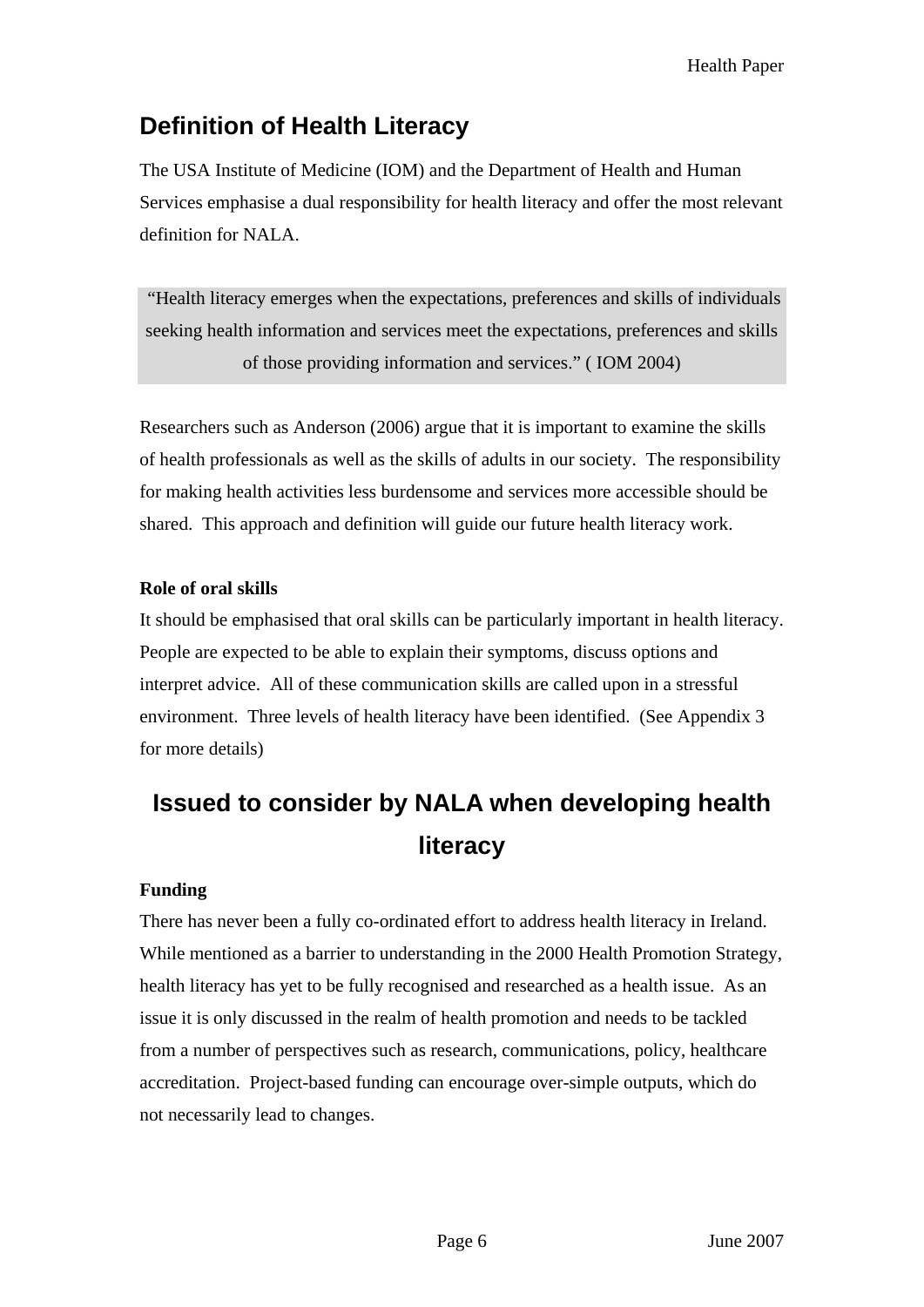#### **Changes in Health Services**

At present there is no national strategy driving health literacy. However the HSE is a new organisation and new funding opportunities may arise in the course of NALA's Strategic Plan 2007-2010.

#### **Focus on Research and Awareness**

In the next four years NALA will concentrate on two areas: research and awareness. Future Irish research will aid the development of health literacy initiatives Policy makers welcome evidence-based research. NALA faces the challenge of making research relevant to practitioners and policy makers. This might mean NALA exploring funding opportunities other than the Department of Health and Children.

While the 2002 NALA Health Survey amongst adult literacy students has proved very useful in documenting people's experiences, there is no other Irish health literacy research to call on. Most health literacy statistics derive from North America. While these findings are not directly applicable outside the USA, they do indicate the range of possible impacts health literacy can have on a healthcare system. Irish research findings would allow us to develop an "evidence base" for addressing a number of key but unanswered questions. Research will generate knowledge that impels action in this area.

Ideally adult literacy needs to be included in all national surveys or it will remain a hidden problem. National lifestyle surveys like SLAN ( Survey Lifestyle and Nutrition ) are good opportunities to collect information and inform policy. Canadian researcher Rootman (2004) points to a number of research considerations which should be considered, such as measurement, culture, language and evaluation. (See Appendix 4)

#### **Lack of Awareness**

Lack of literacy awareness amongst medical practitioners is another barrier that needs to be addressed. NALA's 2001 research found that most medical practitioners or allied professionals were not aware of literacy being a factor in the care of patients. The next four years will see the development of a specific awareness plan directed at health practitioners in community and clinical settings.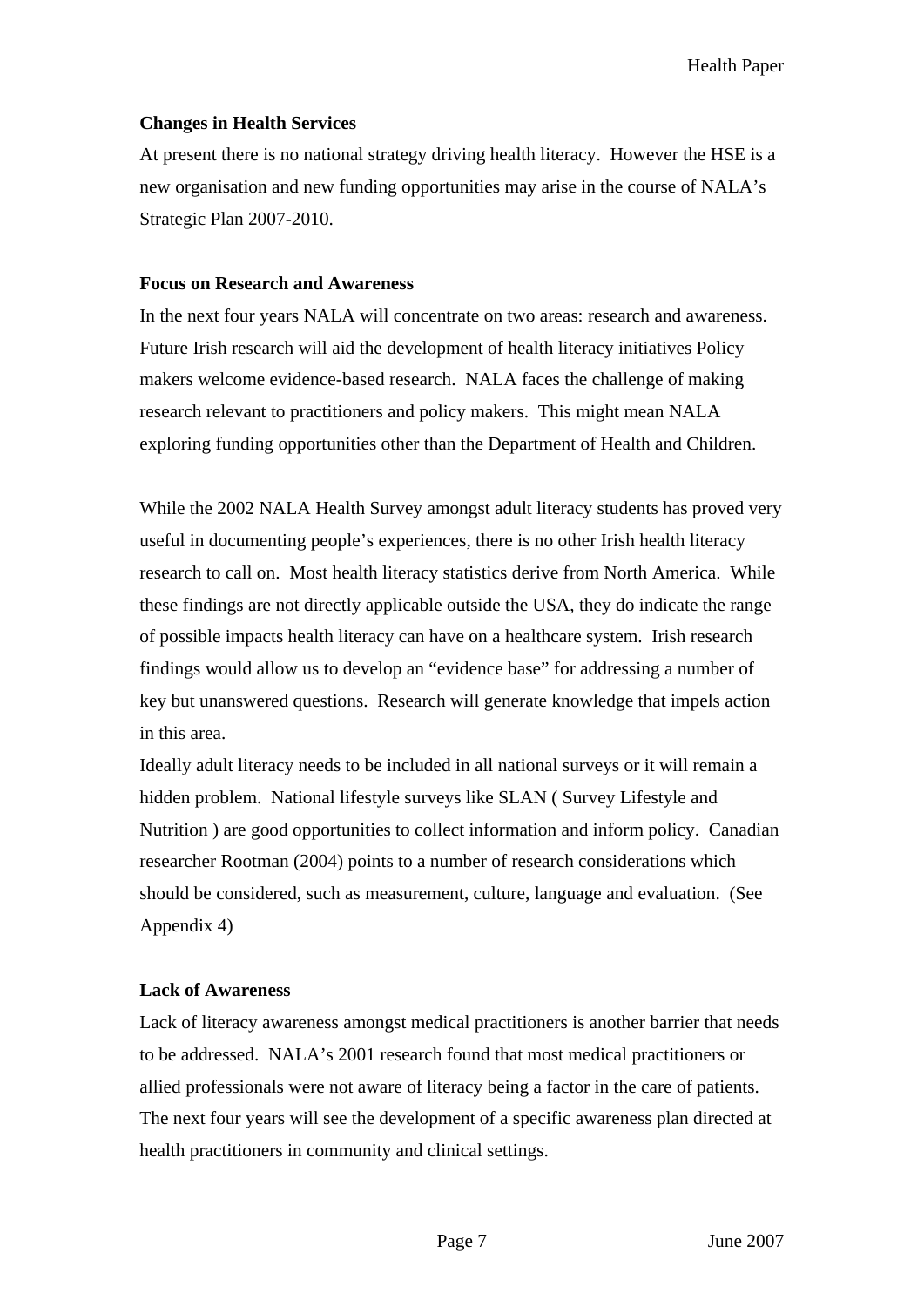# <span id="page-7-0"></span>**Areas To Explore With Strategic Plan (2007-2010)**

The challenge over the next three years for the Agency is to identify and carry out effective initiatives using a number of approaches. We should build on our previous work but develop other approaches. The health literacy plan will call on the expertise of various NALA staff members. Staff involved in plain English, integration, ESOL, research, awareness training and communications could be harnessed.

NALA has identified appropriate actions that can produce change. While most of these actions will be carried out with NALA as the lead organisation, other organisations will emerge as lead organisations looking for NALA's support. While the Agency does not have a specific health literacy budget it can make an intellectual investment in this issue. These actions are not definitive but will be reviewed and updated. While longterm education programmes will raise the levels of literacy skills in Ireland, we do not want to frame the issue of health literacy too narrowly. As well as health in the community, the coming years will also call for a focus on clinical healthcare settings.

## **The following action plan will produce four goals:**

- Raise awareness of health literacy amongst the public and health practitioners.
- Stimulate funding with the HSE and other groups.
- Stimulate innovative policies which promote evaluation.
- Generate new information about health literacy in Ireland through research**.**

# **Lobbying**

NALA should meet with officials in the HSE and other health bodies to bring health literacy to their attention and highlight ways in which they can address the area. These meetings will also keep NALA up to date about developments in the health sector. Some of these groups will be healthcare providers and some will work in areas where health literacy impacts on their work and are engaged in research.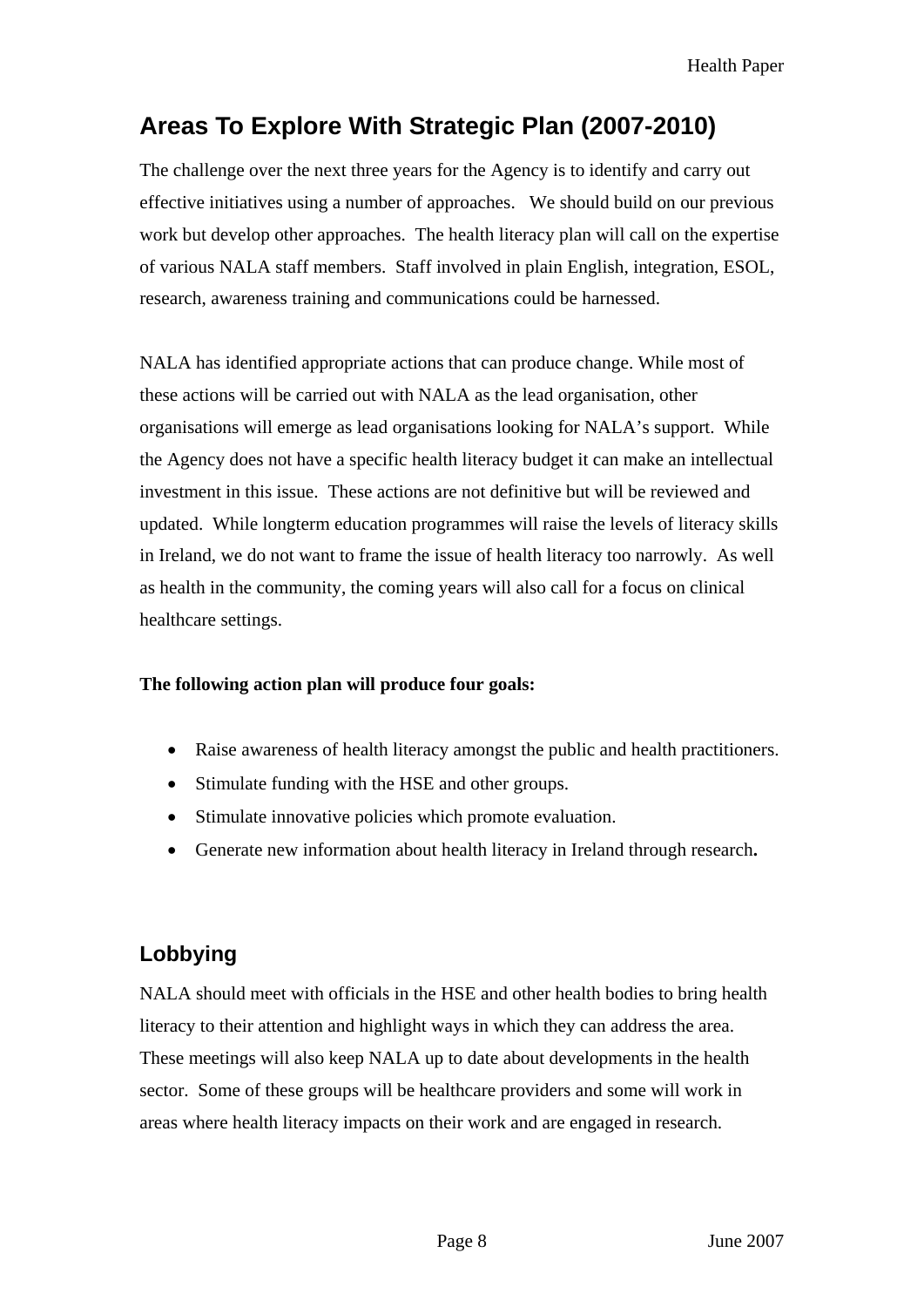## <span id="page-8-0"></span>**Actions**

- Arrange regular meetings with the Health Information and Quality Authority (HIQA). HIQA was established in May 2007 as part of the government's health reform programme. This independent authority was set up to drive improvements in Ireland's health and social care services.
- Organise annual meeting with the Irish National Health Promotion Hospital Network. Officially established in 1997 it aims to provide a structure through which all hospitals - and those working in hospitals - are assisted to undertake an active role in the promotion of health.
- Contact the National Anti Poverty Strategy (NAPS) Inter-Departmental Policy Committee which sets up interdepartmental forums with a view to exploring health literacy.
- Organise meetings with Pobal which manages programmes such as RAPID and CLAR, local area development programmes for disadvantaged areas, who engage in research.
- Meet with the relevant teaching schools in the area of nursing and medicine. This work will be very important in adding health literacy to their curriculum. This will also encourage and support teaching institutes and continuing education bodies to develop their understanding of health literacy and how it influences their work.
- Contact the Institute of Public Health to bring health literacy and NALA to their attention. The Institute of Public Health, funded by the Department of Health and Social Services and Public Safety in Northern Ireland and the Department of Health and Children in the Republic of Ireland, was established in 1999 to promote co-operation for public health on the island of Ireland.
- Contact the Irish Clearing House on Health Outcomes. It was initiated by key senior staff of health boards in December 1995. It is based at St. Camillus'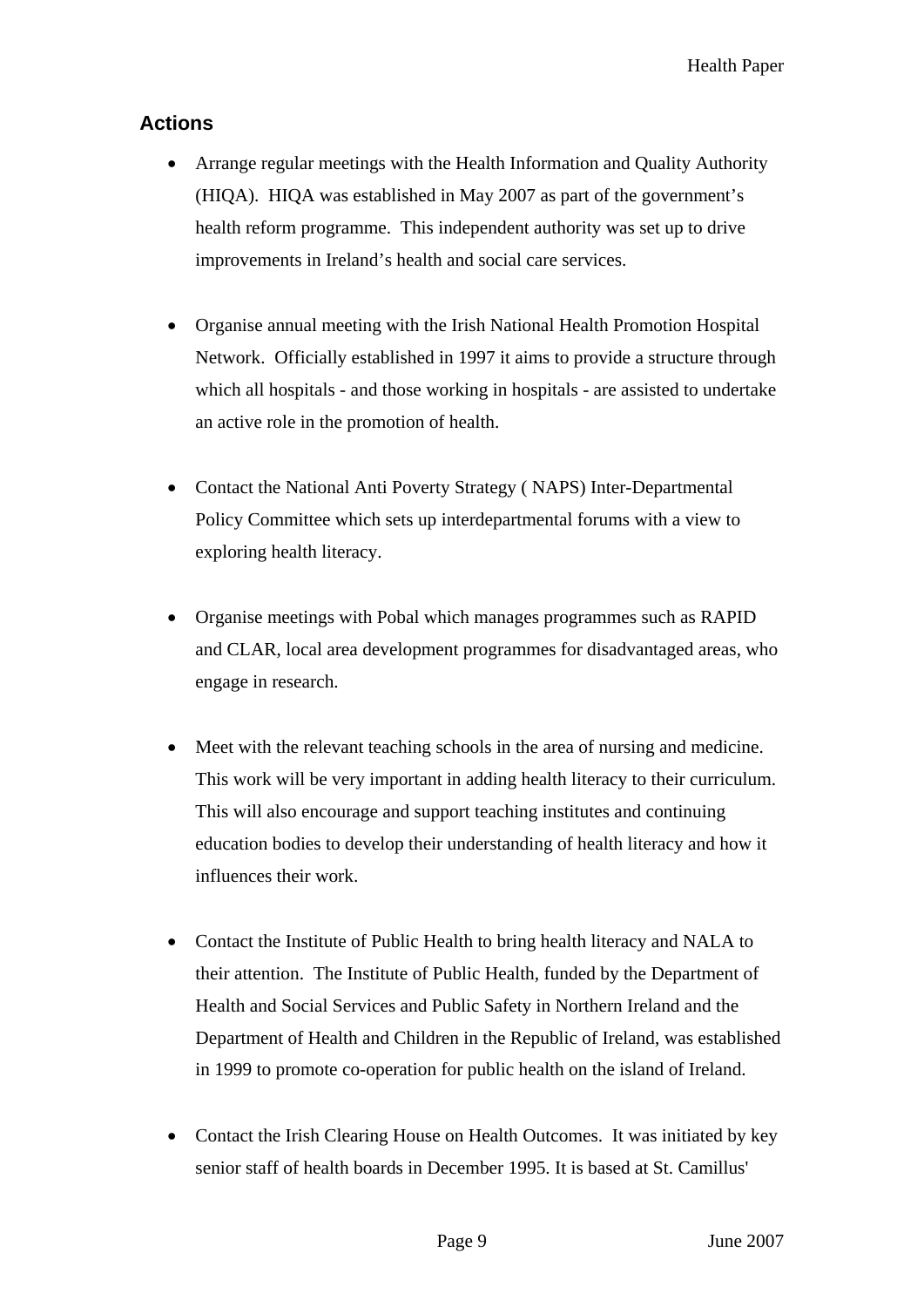<span id="page-9-0"></span>Hospital, Limerick and is part of the Population Health function within the Health Service Executive (HSE). It is a repository of projects on clinical outcomes and effectiveness studies based on practice in the health services in Ireland.

• Regularly monitor health developments in Europe by studying websites such as EuroHealthNet which is a network of health promotion and public health agencies in Europe.

# **Literacy Audit**

Information is needed regarding the range and level of literacy skills people need when looking after their own health needs and encountering health services in Ireland. We do know that society is getting more complicated and people need more literacy skills in everyday life. We can conclude that the health sector is also demanding more literacy skills.

# **Actions**

- Continue to explore the use of visuals in NALA's plain English work. This work will be particularly relevant to adults with poor English who might rely more on visuals.
- Analyse health actions in Ireland's National Action Plan for Social Inclusion 2007-2016.
- Design and write tools such as literacy audits that make it practical for health practitioners to make their settings literacy friendly. This will improve the understanding of what is effective communication both in written and oral form.

# **Communications Audit**

There is an over-reliance on the written word and policymakers should take responsibility to make sure they create materials and settings that are not too complicated for the population they serve. NALA has experience in making written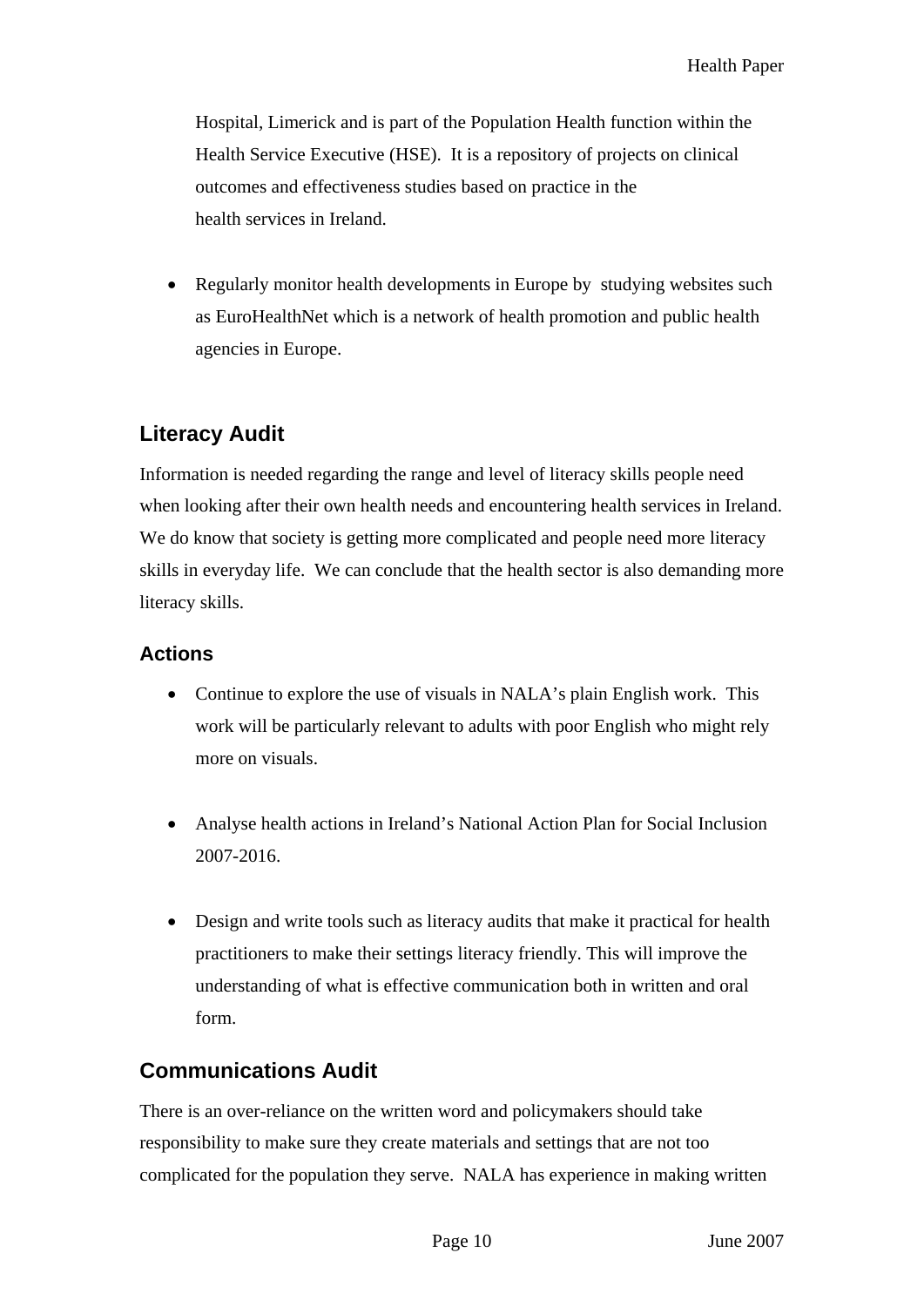<span id="page-10-0"></span>and visual material more literacy friendly and therefore easier to understand for everyone.

## **Actions**

- Seek funding to conduct an audit to ascertain the reading level of written material in a number of healthcare settings to ascertain and publicise how literacy friendly healthcare settings are. This work will involve collecting baseline data on the comprehensibility of existing forms and other materials.
- Bring this audit information to the attention of the HSE Communication Department.
- Encourage the media to increase professional and public awareness of the issues.
- Promote the use of plain English in healthcare settings.
- Research who is responsible for devising a training requirements within the healthcare system.

# **Awareness**

Practitioners, researchers and funding agencies in the healthcare field may be unaware of the literacy problems in Ireland. Medical practitioners and administration staff in the health service need to be made aware of literacy and the link between literacy levels and health. Healthcare workers are a very diverse group and so specific promotional campaigns should be organised.

# **Actions**

- Conduct a questionnaire amongst a selected group of health practitioners to see how aware they are of the issue.
- Design a specific literacy awareness training day for health practitioners. This day would use the findings from the above research to emphasise the role of literacy skills when dealing with the health service.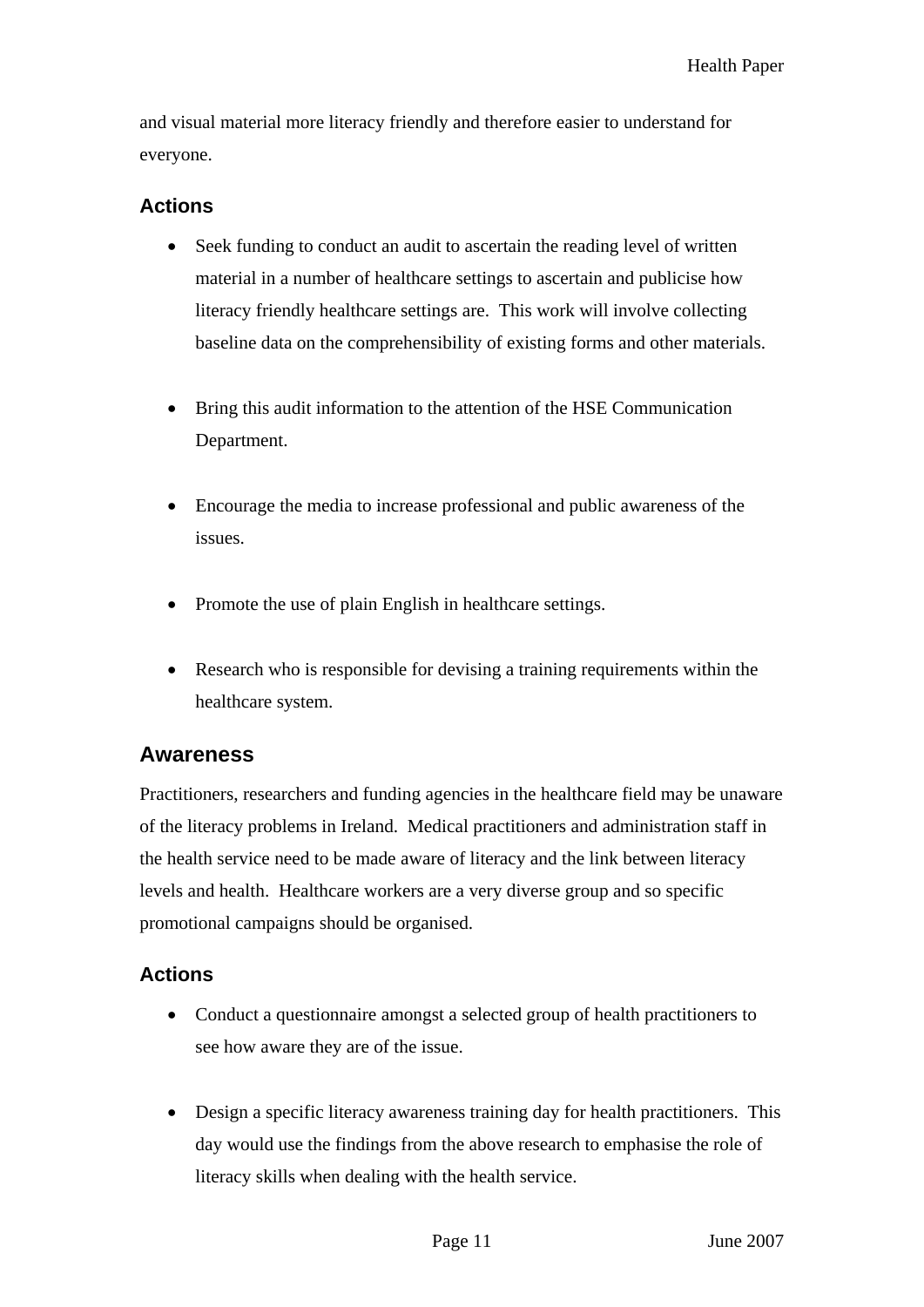- Encourage professional organisations to make health literacy issues a priority on their policy, research and practice agendas and to develop positions and issue policy statements and papers.
- Connect health literacy issues to ongoing efforts to improve the competence and standards of healthcare settings. ( healthcare accreditation systems )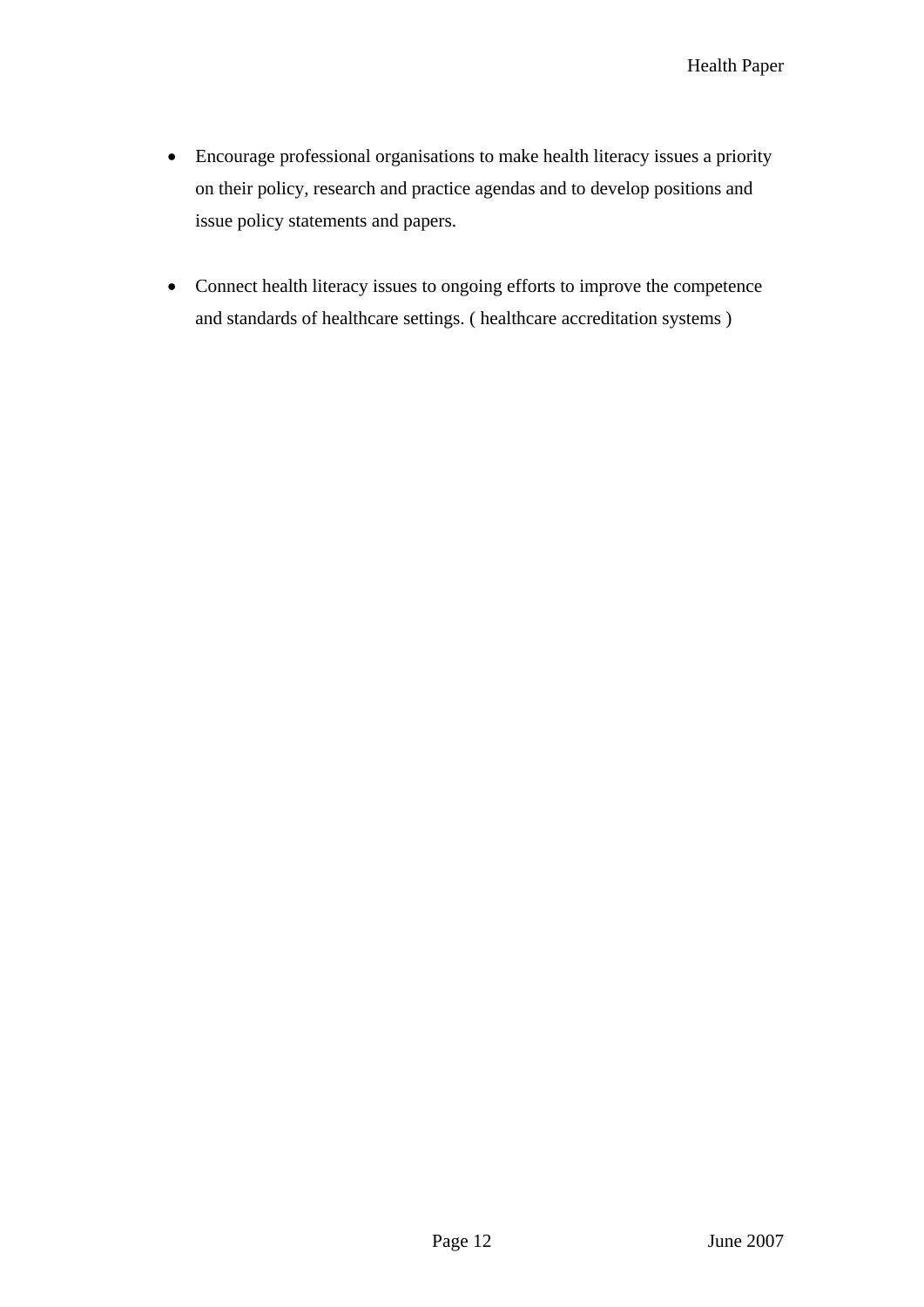# <span id="page-12-0"></span>**Appendix 1 – International Health Literacy Developments**

# **USA**

Much of the literature on the topic of health literacy comes from the USA and Canada. It is estimated that health literacy costs the US economy 73 billion a year. Many **USA** states have initiatives designed to address health literacy. The US Centre for Health Care Strategies, a non profit organisation has conducted research on the subject and Harvard School of Public Health is home to health literacy studies. Their work focuses on communication and literacy skills, exploring literacy based barriers to a variety of health services.

Research has brought greater attention to health literacy from the federal government and the medical profession. In 1998 the Clinton Administration mandated federal agencies to use plain language in their dealings with the public. In 1999 the *Journal of the American Medical Association* recognised that health literacy is critically important to health care delivery.

Findings in the 1990's from the International Adult Literacy Survey (IALS) spurred health research into links between literacy and health. Each day adults make decisions and consider issues that influence the well being of themselves and others around them. These decisions take place at work, in the home and in communities. Researchers however had not examined tasks in these settings.

Following the series of International Adult Literacy Surveys the National Assessment of Adult literacy (NAAL) in 2003 was the first large scale national assessment to include a health literacy component. The results are based on assessment tasks designed specifically to measure the health literacy of adults. Tasks used to measure health literacy were organised around three domains of health and healthcare information and services: clinical, prevention and navigation of the healthcare system. Four performance levels were devised: below basic, basic, intermediate and proficient. About 22% had basic health literacy and 14% had below basic.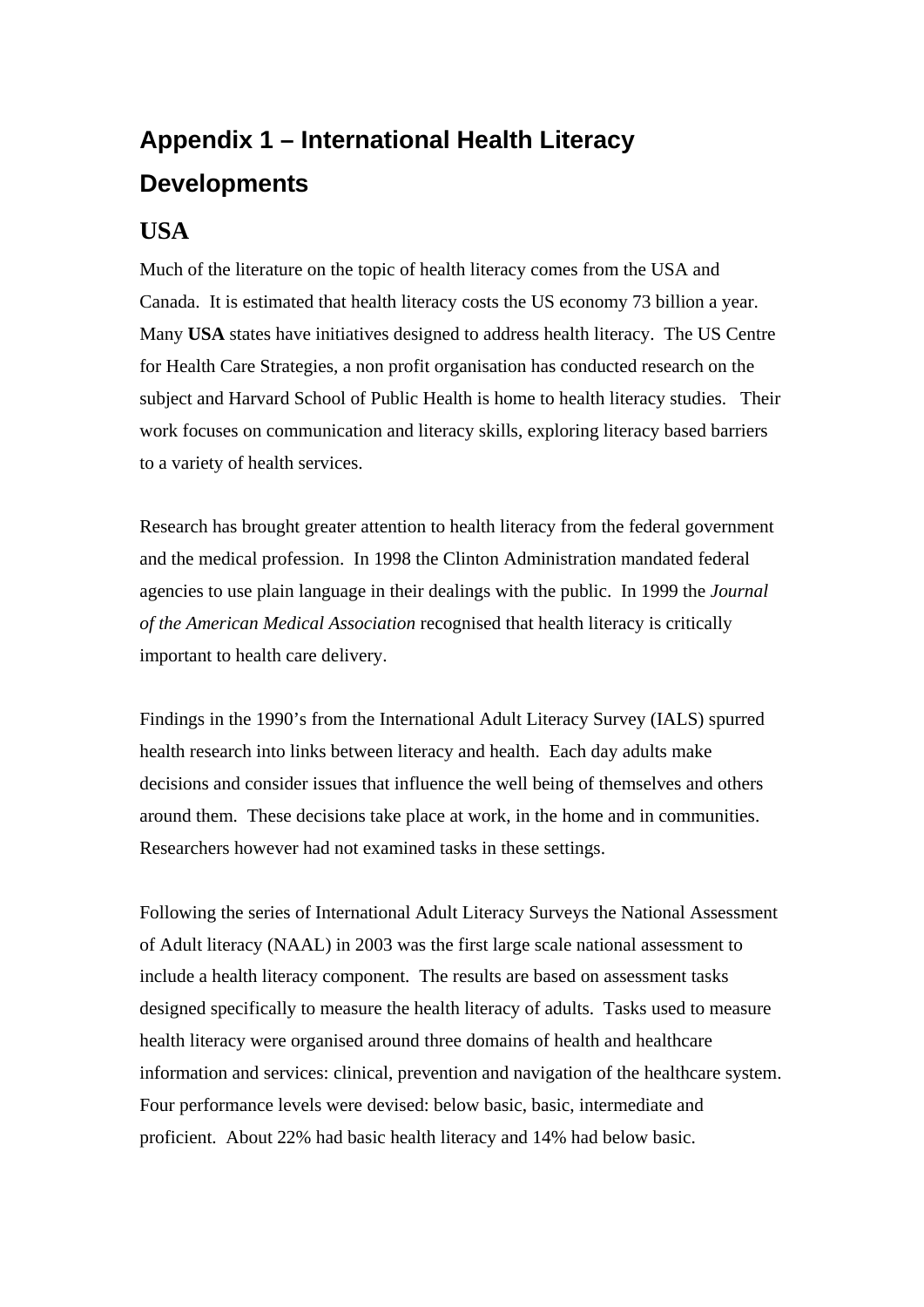Health literacy is now stated as an objective in Healthy People 2010, America's health strategy used for both state and national planning. Objective 1.2 under the area of health communication is "to improve the health literacy of persons with inadequate or marginal literacy skills." The Office of Disease Prevention and Health Promotion is the lead agency for the health communication field.

The Joint Commission on Accreditation of Health Organisations now requires that instructions be given at a level understandable to the patient. Requirements imposed by this commission and the National Committee for Quality Assurance regarding the nature and type of information used in patient education has meant greater vigilance placed on patient communication.

# **Canada**

Canada has a national office designated to address health literacy for the nation – Canadian Public Health Association's National Literacy and Health programme promotes awareness among health professionals of the links between literacy and health. Established in 1994 the CPHA is a national independent and non profit voluntary organisation. It is composed of health professionals from over 25 health disciplines. It works with federal and provincial government departments, international agencies, non government organisations and the private sector in conducting research and health service programmes.

Having joined forces with 26 Canadian organisations interested in literacy and health, they work together to study and to hold conferences on literacy and health. They also print and make plain language health material available to health and literacy practitioners.

# **England**

There does not appear to be much direct research into the effects of health literacy in the UK. However a strong link has been found between education and physical health. In 2003 a national research study for the Department of Education and Skills found that one in five of those surveyed had a long standing illness or disability. The study concluded that those in poor health were particularly likely to lack basic literacy skills.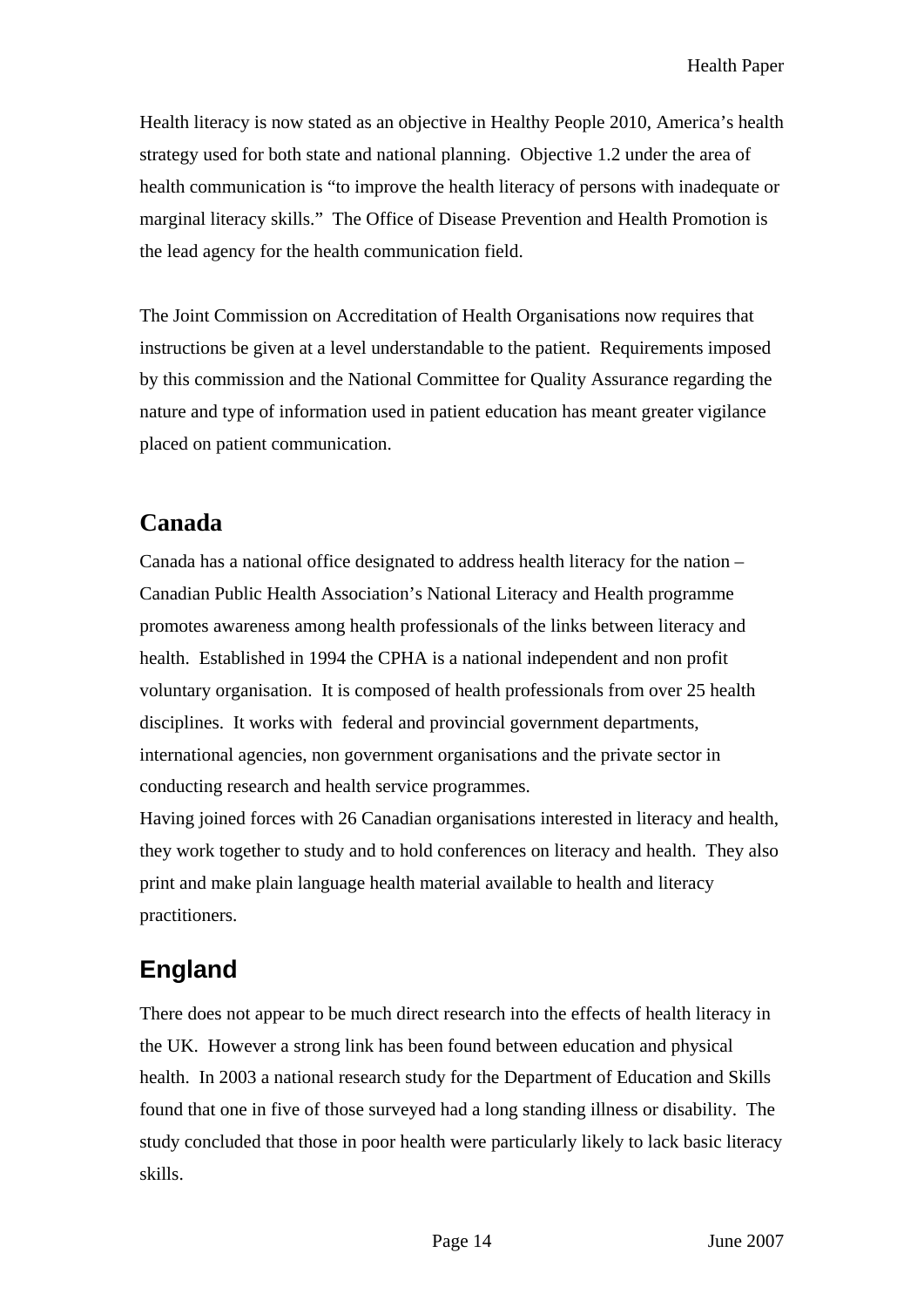In 2004 the National Consumer Council was commissioned to write a paper which summarises the main research evidence available on health literacy, information seeking and decision making behaviour in healthcare.

Some measures are in place in England to assist patients. Patient care advisers have been put in place to help with accessing services. Self management training is available to help people build their capacity for self-care as are decision support aids to assist in shared decision-making. However "their use is not widespread and further work is needed to pinpoint problems areas and ensure that the right support is available at the right times to counter inequity." (NCC 2004)

In a collaboration between the Department of Education and Health the government launched Skills for Health to look at how health literacy could be developed amongst health care staff. A joint survey in 2004 conducted by NHSU and NIACE concluded that the "literacy and numeracy skill levels of the health and social care workforce are similar to those of the population as a whole."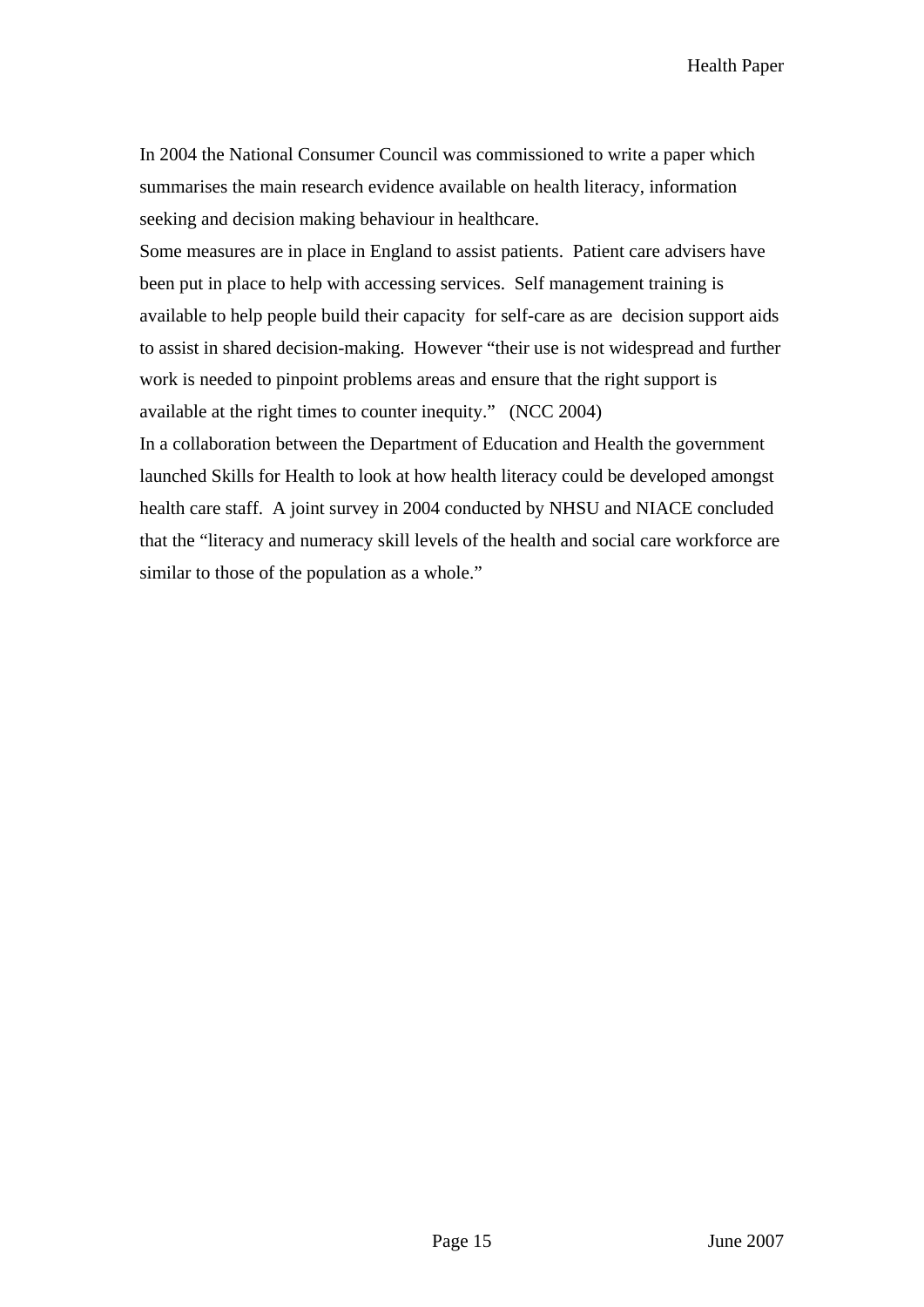# <span id="page-15-0"></span>**Appendix 2 - NALA's Work in this Area 2001-2006**

The Health Promotion Unit of the Department of Health and Children has funded NALA's work since 2001. In that time we have:

- 1. produced a health strategy;
- 2. designed literacy friendly health materials ( health pack and web-based exercises); and
- 3. developed and piloted a family health literacy course.





## **Health Strategy (2001)**

In 2002 we produced a health strategy so as to document literacy learners experience of working with the health service. Whilst literacy was identified in the Health Promotion Strategy as being a barrier, research in this area had not yet been undertaken in Ireland. To ensure the strategic effectiveness of the National Health Promotion Strategy in general, and for low literacy populations in particular, policyoriented research was required. This report documented both literacy learners and health practitioners' views on how literacy can and does influence a person's health experience.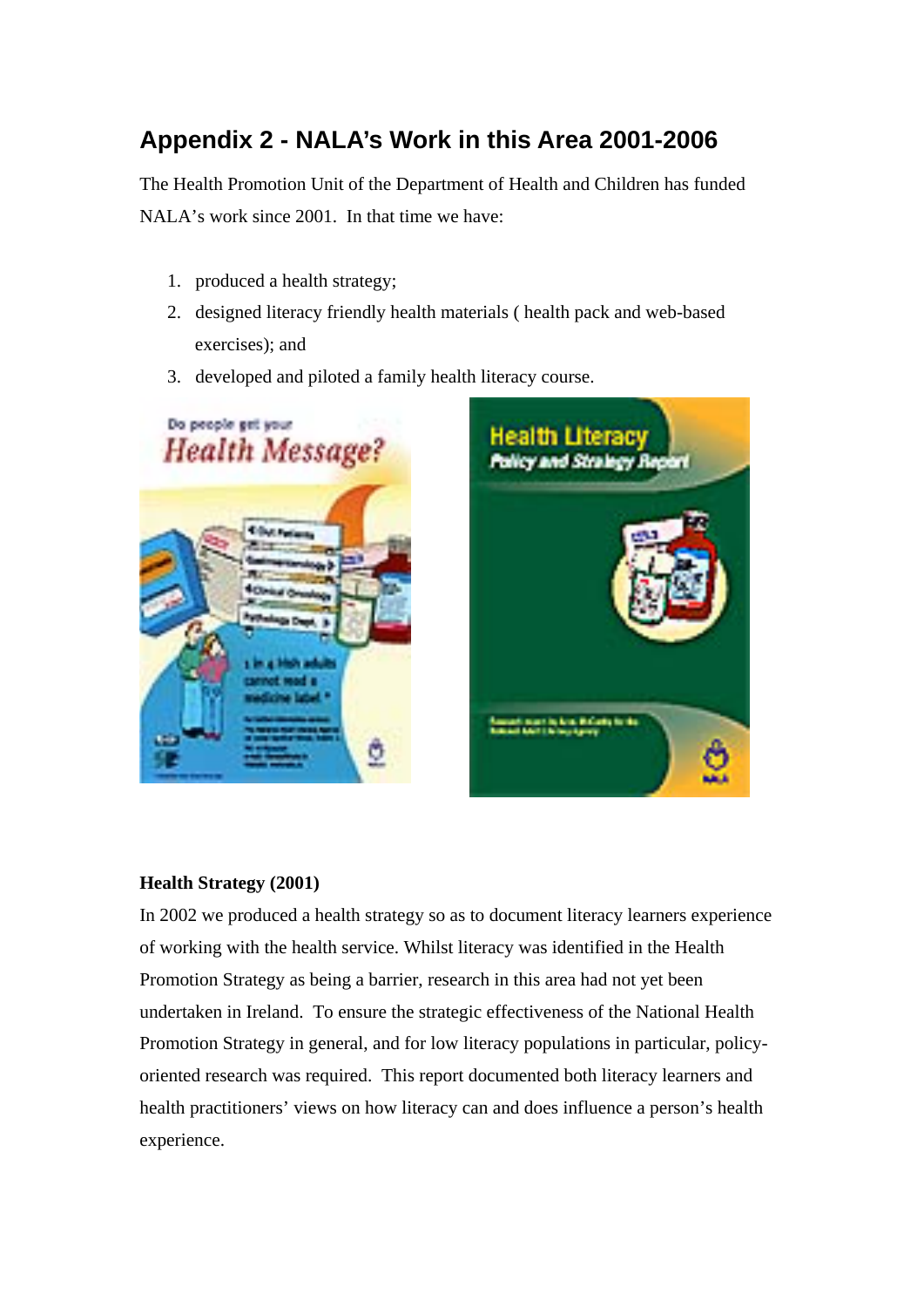The strategy was used also to give the Agency direction and focus in terms of progressing health literacy in Ireland. It outlines and prioritises research and training areas which need to be developed by health practitioners in unison with literacy practitioners.

# **Health Literacy Teaching Material (2003-2006)**

## **Health Pack (2003)**

From 2003-2006 we have produced and piloted two health packs as well as a series of health exercises on our literacytools website.( [www.literacytools.ie](http://www.literacytools.ie/)) Both resources were developed and piloted by literacy and health promotion practitioners. Tutors are expected to use both packs in the following setting

- General health
- family literacy classes
- communication classes and
- personal development courses.





## **Health Exercises (2006)**

This pack was designed for one to one or group tuition and topics covered include: minor ailments, accident prevention and positive mental health, with exercises that then test the understanding of the information.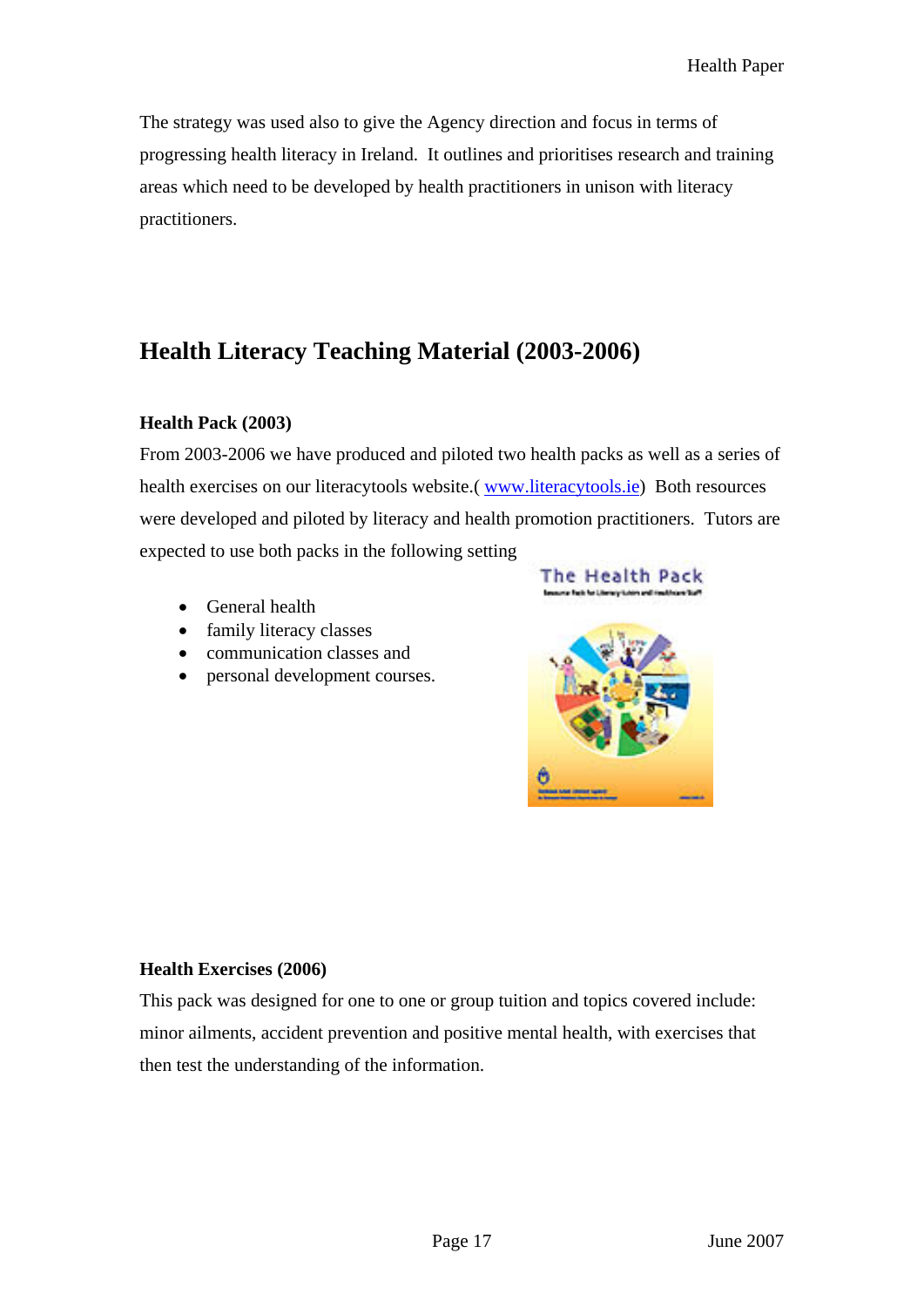We piloted this pack amongst health and literacy practitioners during the 2005 summer months and made them available to practitioners in 2006 including a web version.

#### **Health Literacy Model (2004- 2006)**

NALA's Health Literacy Strategy (2002) called for more literacy friendly approaches, interventions and strategies in healthcare. NALA needed to develop practical and detailed guidelines and ideas on how to implement such initiatives. This project sought to help literacy providers incorporate health into their centre. This project sought to put theory into reality and produce a useful model for literacy and health practitioners, which we hope will be reproduced by different agencies. It is hoped this model will enhance current services and help literacy practitioners attract learners who often do not seek the literacy service.

Health promotion practitioners on the steering committee and a health promotion consultant guided literacy practitioners in developing this model with accompanying teaching materials. We produced an **evaluation** of this project. We expect it to be a very popular model which will be replicated in other literacy settings. Its approach and materials represent good practice in health promotion and literacy.

## **Health Literacy Handbook (2006)**

Set in the context of the work of NALA and the Health Promotion Unit of the Department of Health and Children, we recommend this book to literacy, health and adult education practitioners. It has been developed from learning and experience gained during the pilot phase of the NALA Family Health Literacy Project. It provides a framework for developing programmes for different students – groups and individuals. It is aimed at people wishing to develop a Family Health Literacy stand alone programmes or courses. It can also be used to incorporate Family Health Literacy as part of other programmes. For example, it can be used within FETAC computer, childcare and communications courses.

## **Other initiatives have involved working with the following organisations:**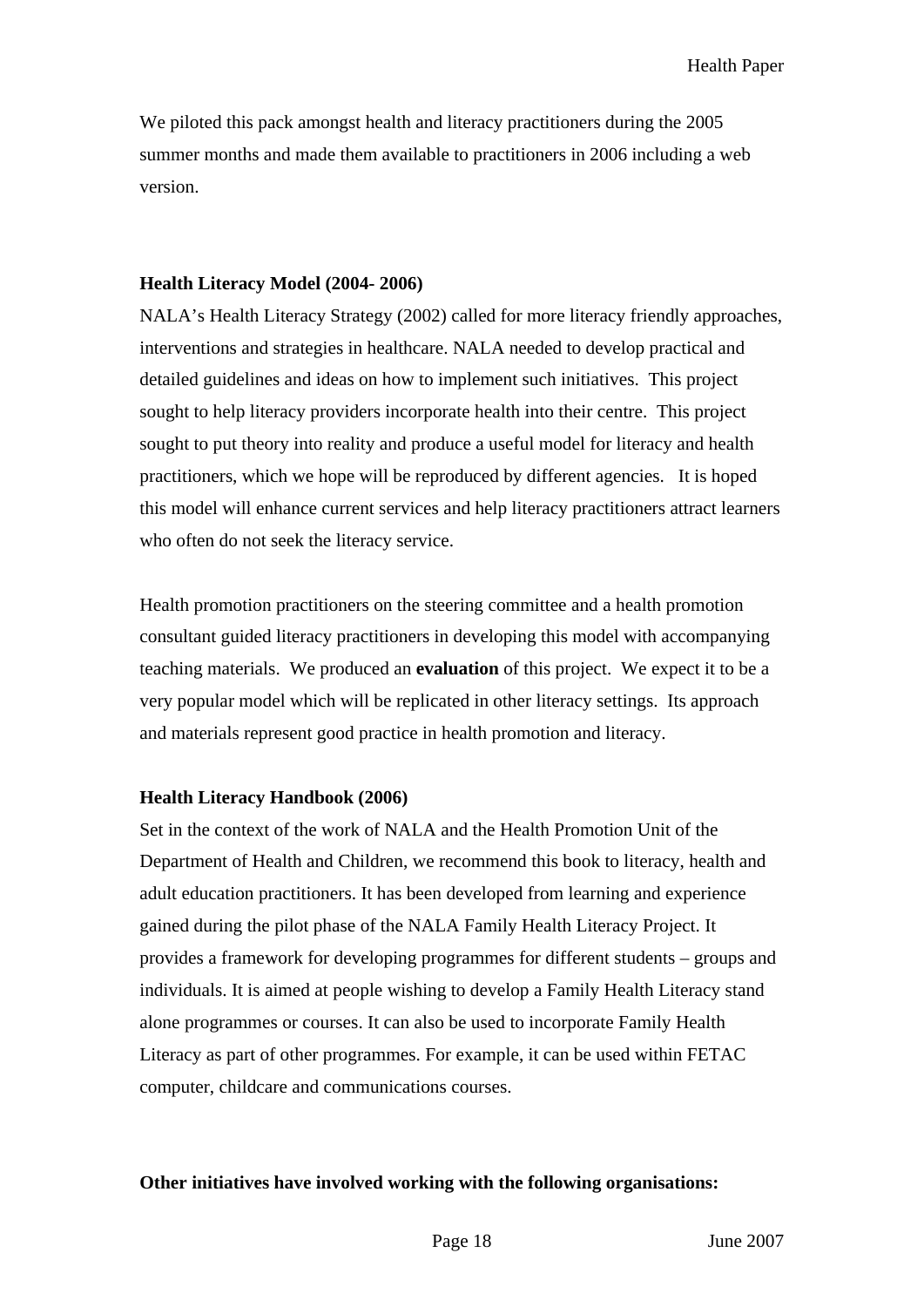- Literacy Awareness Training with hospitals and plain English editing of some health materials.
- Irish Health Services Accreditation Board
- Dental Health Foundation
- Food Safety Authority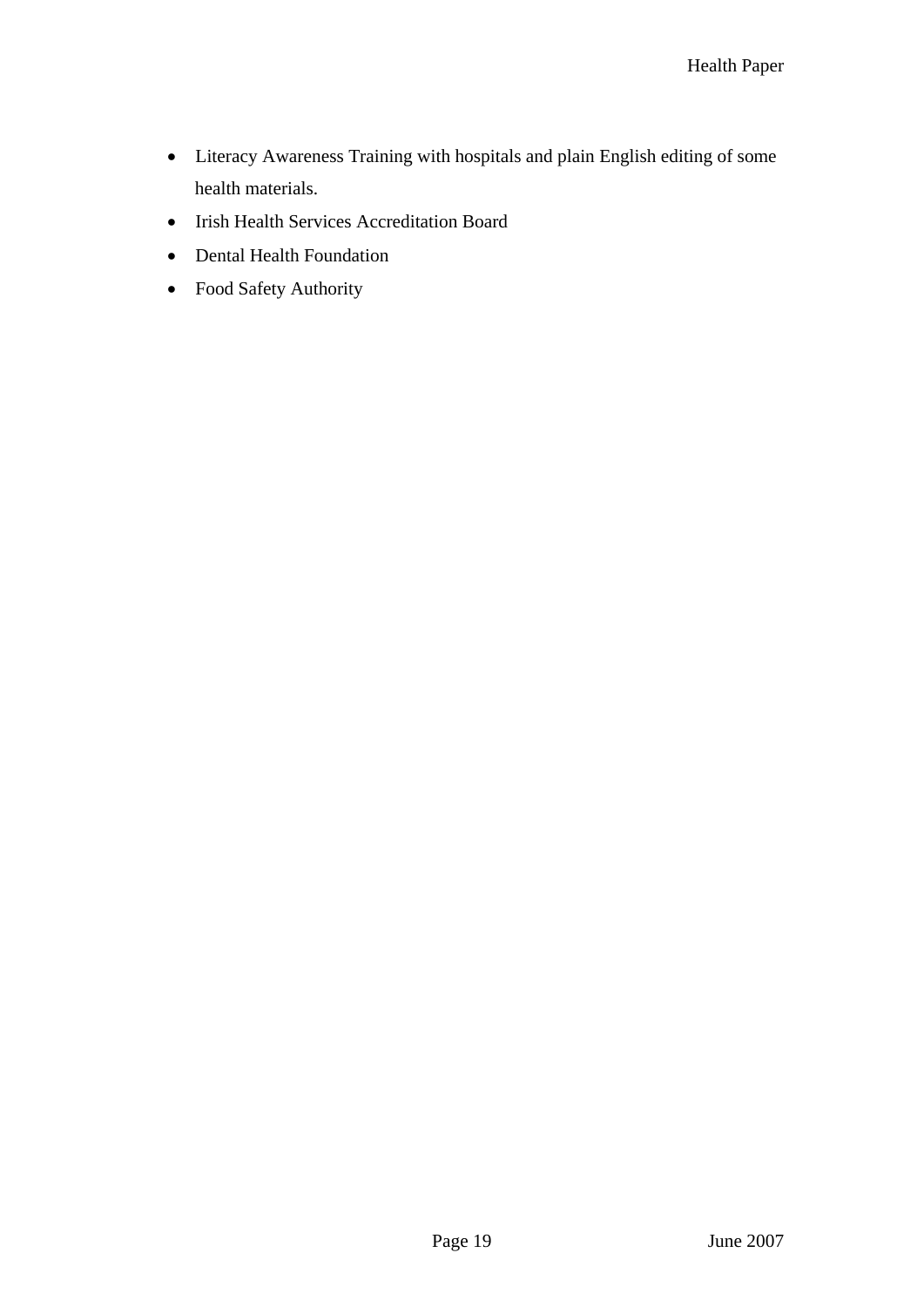# <span id="page-19-0"></span>**Appendix 3- Levels of Health Literacy**

Literacy is contextual meaning that different contexts will call on specific tasks. Navigation for example will call on different skills than health promotion or health protection.

Three different levels of health literacy have been distinguished (Pridmore 2001) which reflect the increasing degrees of autonomy and empowerment one can have when engaging with the health service:

- functional health literacy
- interactive health literacy and
- critical health literacy.

The term **functional health literacy** has been used to imply sufficient basic skills in reading and writing to be able to understand a simple health message.

The term **interactive health literacy** involves more advanced cognitive and literacy skills which together with social skills, can be used to manage health problems in partnership with health professionals. It involves the ability to discuss this information with health professionals, the confidence to take action and the ability to respond to changing circumstances.

The term **critical health literacy** implies more advanced cognitive skills which, together with social skills, can be applied to analyse information critically, and to use this analysis to increase awareness of one's situation and thereby exert greater control over life events. This level highlights the potential of education as a tool for social change and for political action.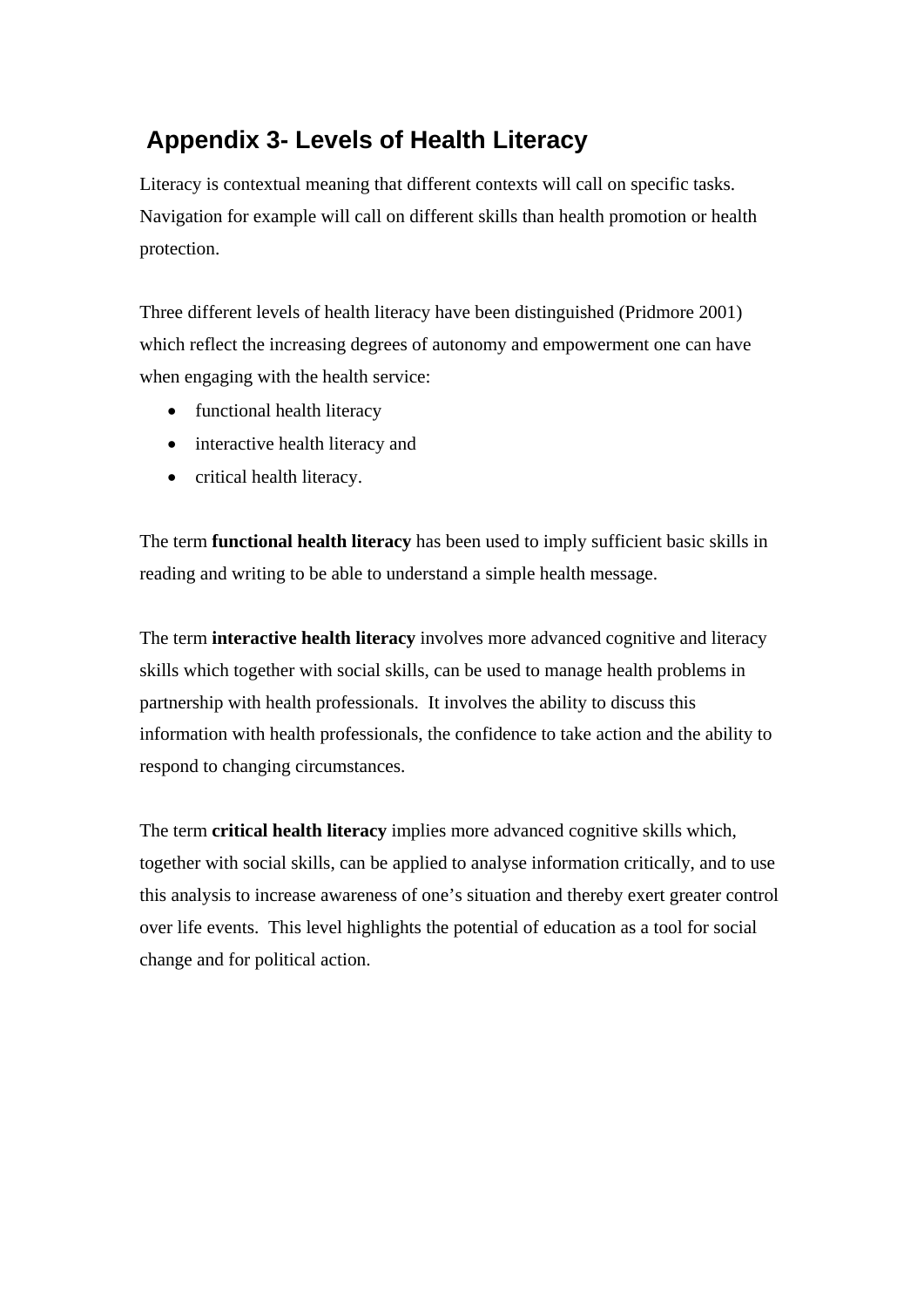# <span id="page-20-0"></span>**Appendix 4 - Research Issues in Literacy and Health**

*In a world of increasing cutbacks, the gap is widening between lessons learned from research and the capacity to effectively act on recommendations.(Gillis 2004)* 

Canadian researcher Rootman (2004) points to a number of research considerations which should be considered, in light of up to 200,000 migrants now living in Ireland who might be experiencing difficulties using the health service. He points to issues such as definition, measurement, culture, language and evaluation raising questions which could prove useful to NALA's internal debate.

#### **Measuring Health Literacy**

The Rapid Estimate of Adult Literacy in Medicine (REALM) and the Test of Functional Health Literacy in Adults (TOFHLA) are the main tests of health literacy in North America. Researchers have highlighted that these tests only measure a limited range of capacities associated with health literacy. They remain little used in an international context and sparsely tested in different languages. Therefore how do we go about developing more adequate measures of literacy and health literacy ?

#### **Culture**

People from different cultural groups view both literacy and health differently. People from different groups have different life experiences which affect both their literacy and their health and are exposed to different kinds of opportunities for improving both their literacy and their health. We need to take culture into account in developing both professional practices and policies.

#### **Language**

Canadian research has indicated that " in many cases, language rather than cultural beliefs may be the most significant barrier to initial contact with health services"(Health Canada 2001). The issue for researchers is how to disentangle the effects of language, culture and literacy on health and what are the implications for practices and policies.

#### **Evaluation**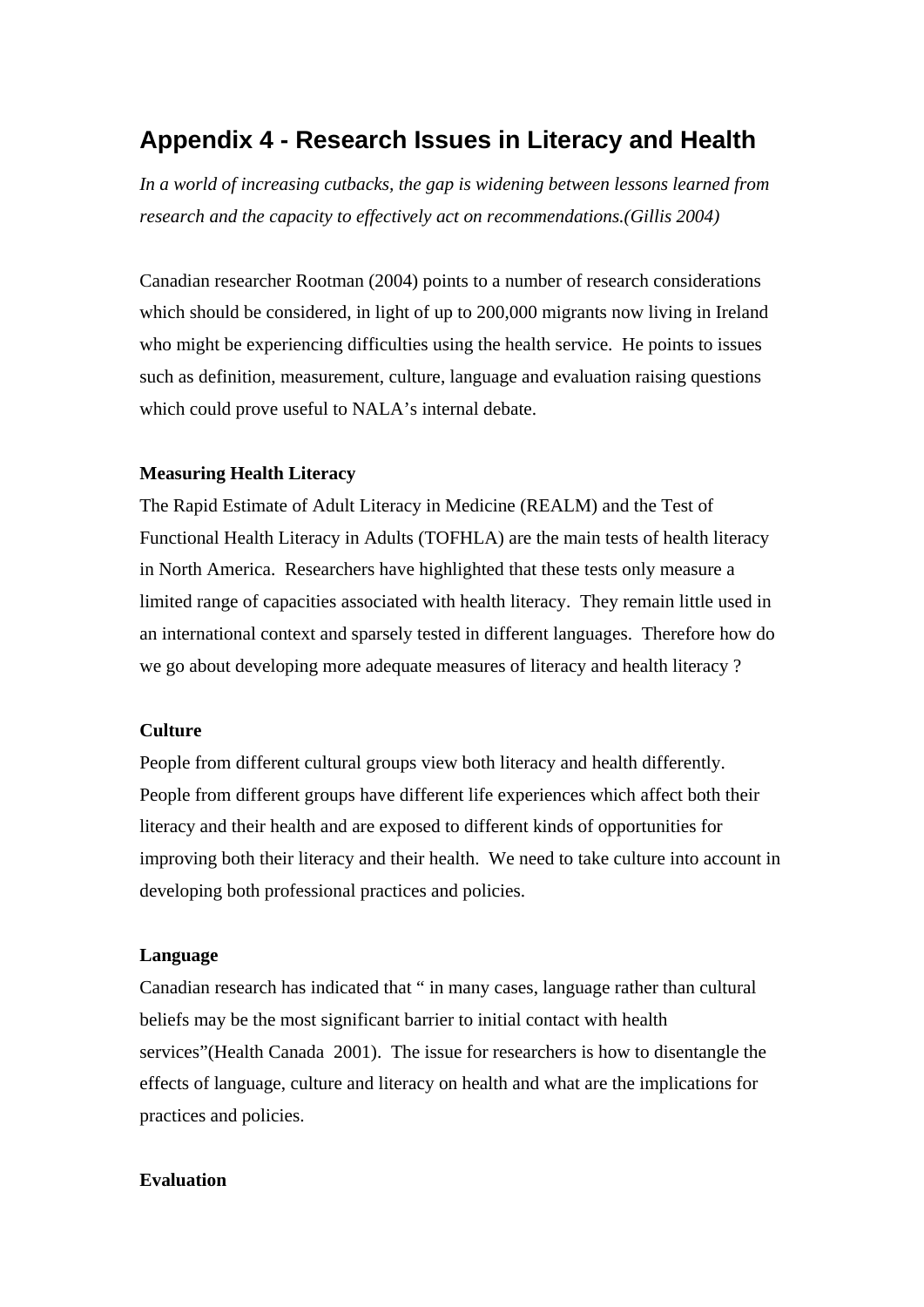While countries such as Canada and the USA have a strong reputation with respect to literacy and health interventions, according to Rootman "the amount of rigorous evaluation of such efforts has been minimal." He raises the question relevant to NALA's future work "how do we enhance the climate and infrastructure for evaluation of literacy and health efforts ?".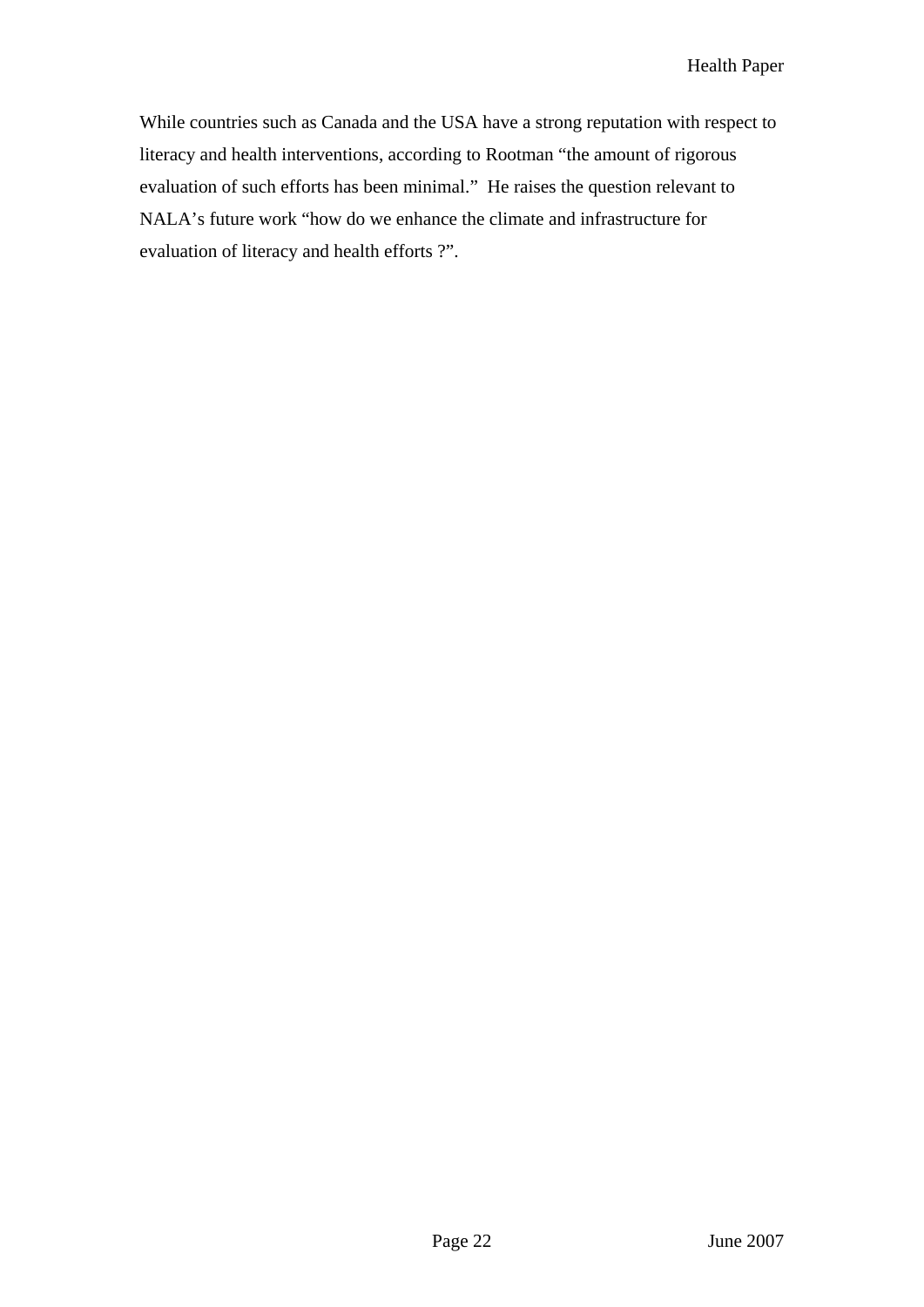# <span id="page-22-0"></span>**References**

Ad Hoc Committee on Health Literacy for the Council of Scientific Affairs, American Medical Association. Health Literacy:Report of the Council on Scientific Affairs. JAMA 1999, 281:552-557

Anderson, J. and Rudd, R. (2006) Navigating Healthcare. *Focus on Basics Volume 8 Issue, November* 

Bowen, S. (2001) *Language Barriers in Access to Health Care,* Ottowa: Health Canada

Department of Health, 2000. *The National Health Promotion Strategy* Dublin: The Stationary Office.

Department of an Taoiseach, 2007. National Action Plan for Social Inclusion 2007- 2016.

Educational Testing Service, 2004 *Literacy and Health in America*. Policy Information Report.

Gillis, D. 2004 cited in *Literacy across the Curriculumedia Focus Volume 17, Number 2.* 

Health Canada, November 2001. *Language Barriers in Access to Health Care*: Canada.

Institute of Medicine, 2004 *Health Literacy: A Prescription to End Confusion*. Washington, DC: National Acadamies of Science.

National Adult Literacy Agency (NALA), 2002. Health Literacy Policy and Strategy Report, Dublin.

National Consumer Agency, 2004. Health literacy being able to make the most of health. London

Pridmore, P. and Rifkin, S. 2001 Partners in Planning: Information participation and empowerment. London:Macmillan/TALC.

Rootman, I. (2004) Critical Issues in Literacy and Health *Literacy across the Curriculumedia Focus Volume 17, Number 2.*